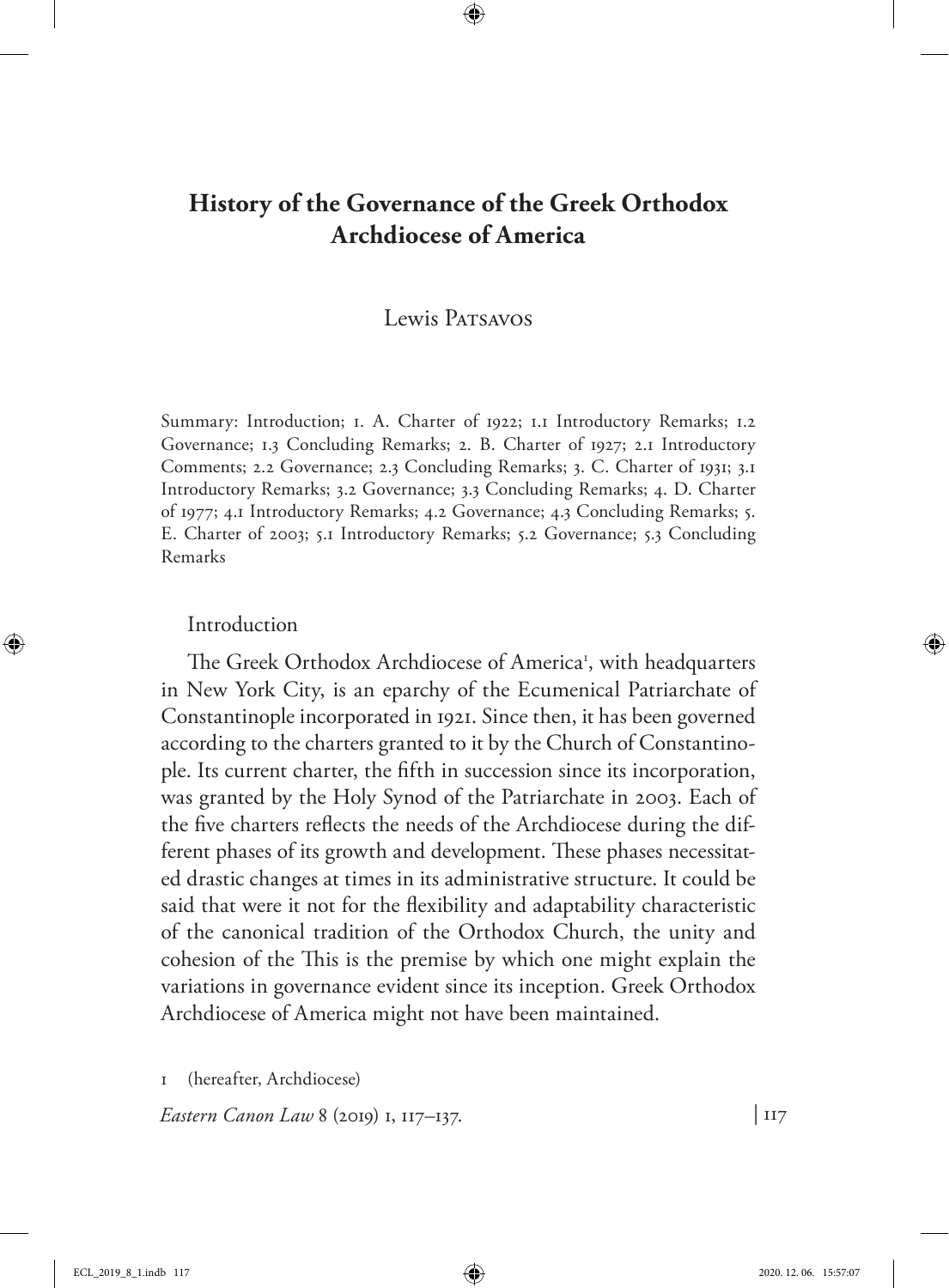#### Lewis PATSAVOS

Like the statutes regulating the synodal structure of the various local (autocephalous) Orthodox Churches<sup>2</sup>, ecclesiastical charters are also of recent date. In order to understand their significance, one must first appreciate the role of statutes. Each local Orthodox Church follows its own statute, which applies the principles found in the ancient canons to the concrete requirements of church life in specific parts of the world. They are, for the most part, the result of the attempt to cast the living practice of the Church into clearly defined procedures. This was necessary in view of the relations existing between church and state at the time of their adoption<sup>3</sup>.

A similar need exists with regard to an ecclesiastical charter. It helps clarify the role of the religious body for which it is issued. The Charter of the Archdiocese, issued by its Mother Church, the Ecumenical Patriarchate of Constantinople, is the document which defines its manner of operation in America.

The first four charters (1922, 1927, 1931, and 1977) of the Archdiocese reveal the stages of its history up to the time of the current Charter of 2003. An overview of their contents may therefore prove helpful in understanding what led to its present administrative status<sup>4</sup>.

- 2 In the absence of a code of canon law in the Orthodox Church, there are collections of the ancient canons accompanied by commentaries. These collections stem from various time periods and are the basis of the contemporary statutes which each autocephalous Orthodox Church follows in applying the principles of the canons to its governance. See John MEYENDORFF, *Living Tradition*, Crestwood [NY] 1978, 102.
- 3 Lewis Patsavos, *Primacy and Conciliarity*: *Studies in the Primacy of the See of Constantinople and the Synodal Structure of the Orthodox Church*, Brookline [MA] 1995, 33.
- 4 For a detailed analysis of the Charters of the Archdiocese, see Lewis Patsavos, *History of the Charters: The Structure of the Archdiocese according to the Charters of 1922, 1927, 1931 and 1977*, in *History of the Greek Orthodox Church in America*, M. B. Efthimiou – G. A. Christopoulos (eds.), New York: 1984, 67–92, from which some of the material in this paper originates.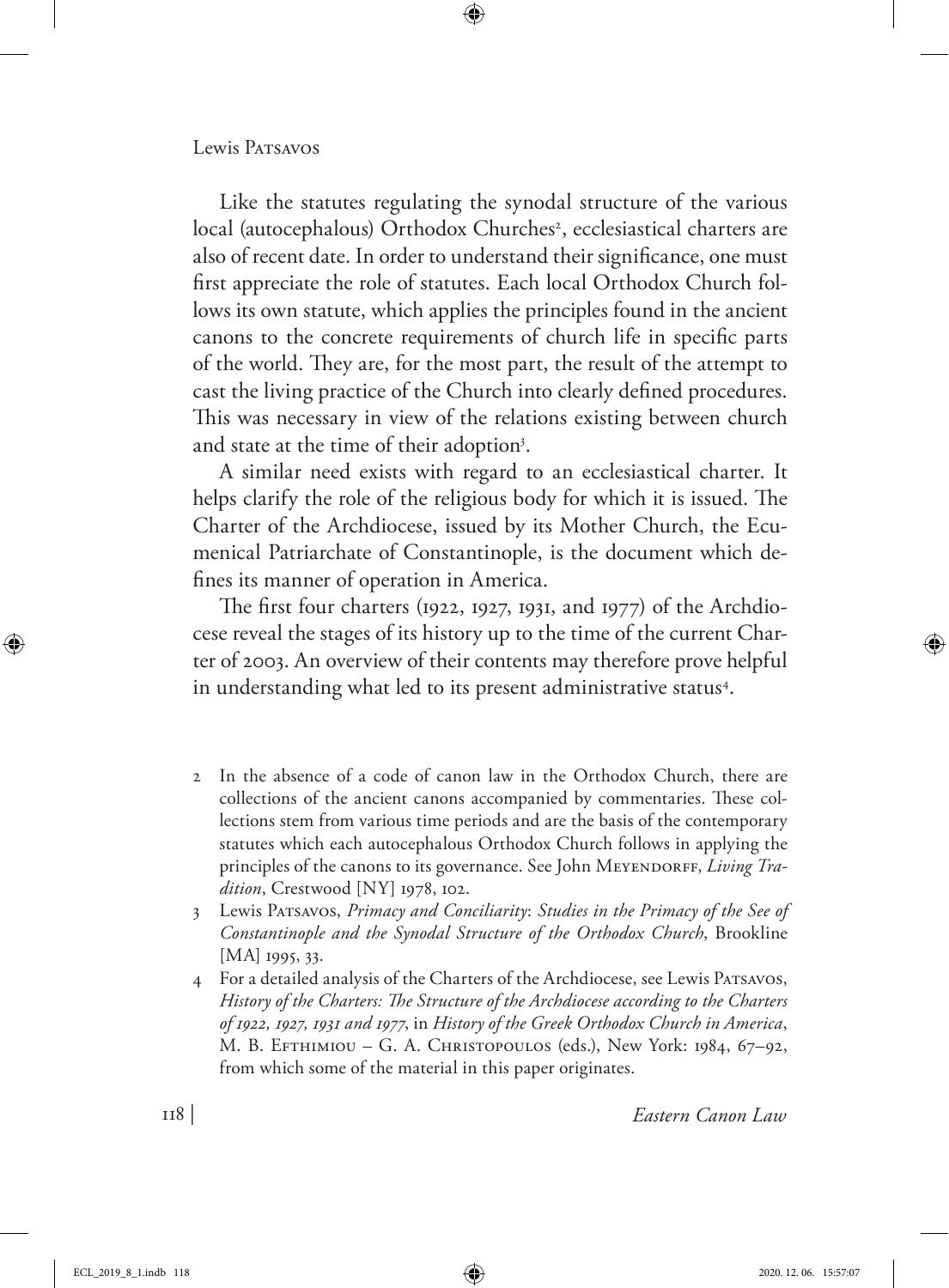### 1. A. Charter of 1922

#### *1.1. Introductory Remarks*

Following the incorporation of the Archdiocese in 1921, its first charter was granted the following year. It is composed of 27 articles, which begin by defining the purpose of the Archdiocese and continue by articulating the way in which this purpose is to be achieved<sup>5</sup>. As stated in Article 2, its purpose is to nurture the religious and moral life of American citizens of the Orthodox faith, who are either themselves Greek or of Greek ancestry<sup>6</sup>.

Article 3 establishes the relationship of the Archdiocese to the Ecumenical Patriarchate7 . It is a supervisory relationship based upon the canonical and historical right of the latter. The following article delineates the geographical boundaries of the Archdiocese<sup>8</sup>. They comprise four diocesan districts: New York (chief see of the Archdiocese headed by an Archbishop), and the cities of Chicago, Boston and San Francisco (each headed by a Bishop bearing the name of the see in which he resides).

By introducing these four sees, the Archdiocese initially sought to establish itself on the American continent with a traditional synodal form of governance. It thereby remained faithful to the principle of conciliarity, the basis of Orthodox ecclesiology9 . As we shall see later, however, it was eventually compelled by circumstances to deviate for a time from this authentic model of canonical administration.

- 5 Due to the unavailability of an official translation of the first three Charters (1922, 1927 and 1931) in English, texts used, with modifications, are those appearing in Panteleimon RODOPOULOS, An Overview of Orthodox Canon Law. Rollinsford [NH] 2007, 223–48.
- 6 Rodopoulos, *Overview* (ftn. 5), 223 (Charter of 1922, Article 2).
- 7 Ibid., (Charter of 1922, Article 3).
- 8 Ibid., 224 (Charter of 1922, Article 4).
- 9 Patsavos, *Primacy* (ftn. 3), 31.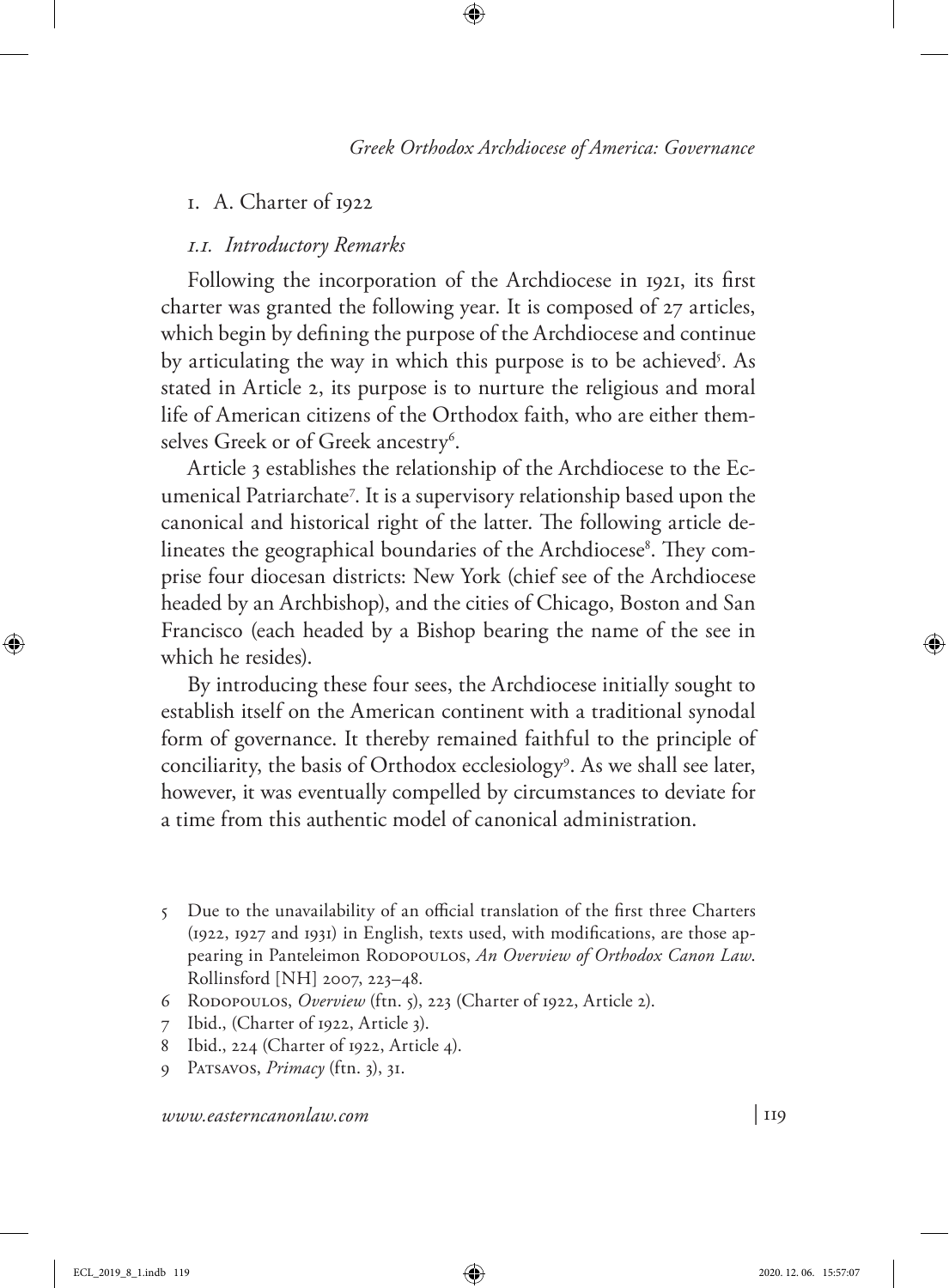### *1.2. Governance*

In the Charter of 1922, the Archbishop and three Bishops comprise the Synod of the Greek Archdiocese of North and South America. The Synod of the Archdiocese has all the authority and responsibility inherent in the "provincial synod," as defined by the holy canons. It is accountable to the Holy Synod of the Ecumenical Patriarchate for the inviolate preservation of the doctrines and canons of the Orthodox  $Church<sup>10</sup>$ .

Each Diocese has its own Ecclesiastical Assembly comprised of all the clergy of the Diocese and of one lay representative from each incorporated parish. Each Ecclesiastical Assembly is convened by the diocesan Bishop, who is its presiding officer, or his representative. Ecclesiastical Assemblies are empowered to supervise the management of all ecclesiastical affairs and to enact legislation together with the local Bishop for the effective administration of all ecclesiastical institution $s<sup>H</sup>$ .

The General Assembly of the entire Archdiocese is comprised of the Archbishop, Bishops, clergy and lay representatives of each of the four Local Ecclesiastical Assemblies. It is presided over by the Archbishop or, in his absence, by the Bishop having seniority of consecration. The General Assembly reaches decisions and approves measures which foster common action throughout the Archdiocese towards achieving its stated religious, moral and social goals<sup>12</sup>.

Within the Archdiocese and each of the three Dioceses there is an Executive Council. The Executive Council of the Archdiocese is comprised of the Archbishop, who is its presiding officer, four clergy and four lay representatives. The Executive Council of each of the Dioceses is comprised of the Bishop with only three clergy and three lay

<sup>10</sup> Rodopoulos, *Overview* (ftn. 5), 226 (Charter of 1922, Article 7).

<sup>11</sup> Ibid., 228–229 (Charter of 1922, Articles 12, 15).

<sup>12</sup> Ibid., (Charter of 1922, Articles 13, 15).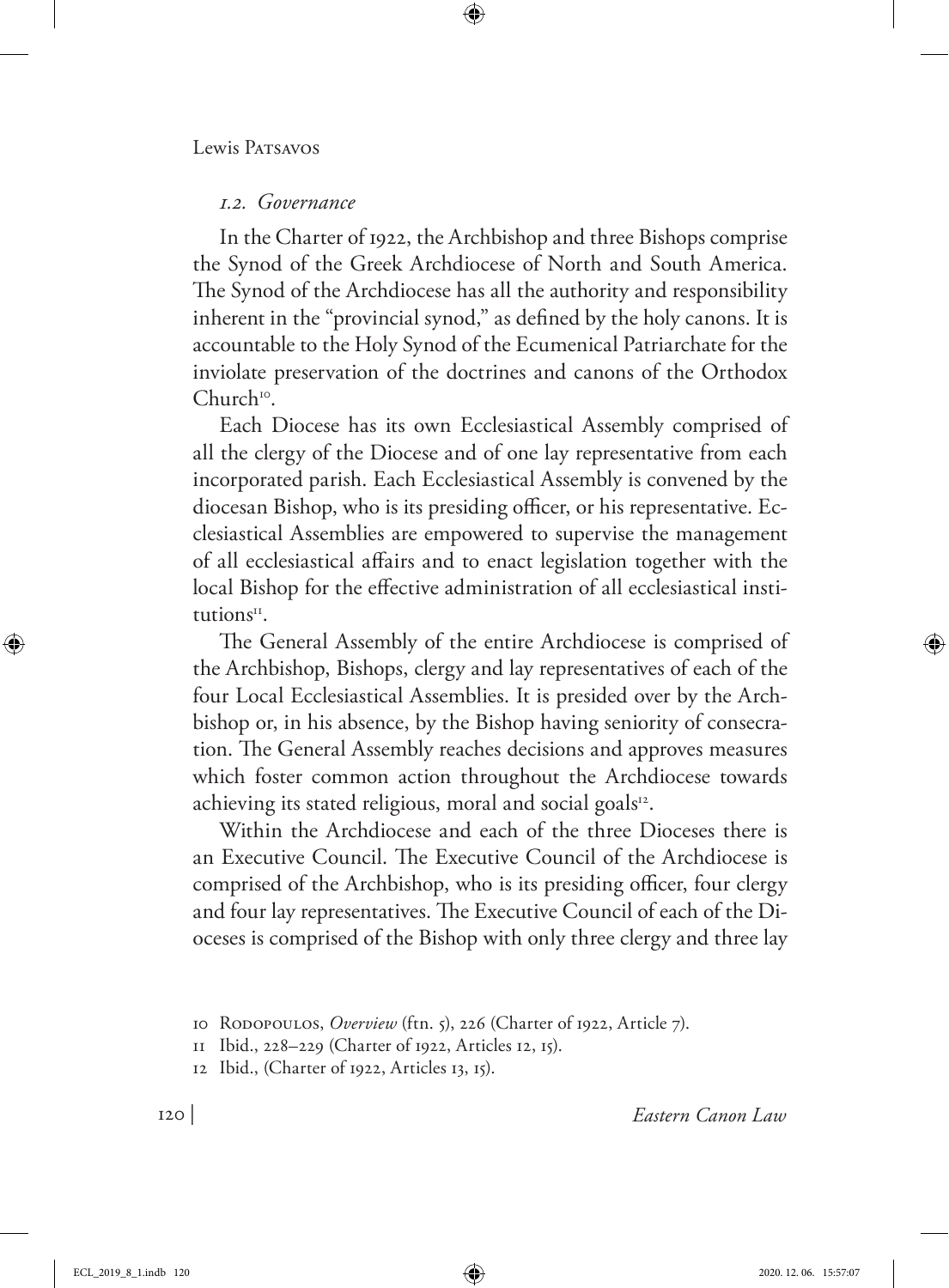representatives. The jurisdiction of the Executive Council includes all matters for which the entire body represented is competent. These do not include matters which according to the canons are the exclusive privilege of the Bishop, acting alone or in concert with the spiritual court of the Diocese. The Executive Council under its presiding Bishop also has the right to enact legislation within the sphere of its jurisdiction which does not conflict with the present charter<sup>13</sup>.

Each Diocese has its own spiritual court comprised of at least two presbyters and the local Bishop who presides, or his representative. This court hears all canonical offences of the clergy in the first instance, with exception of offences for which defrocking/deposition is foreseen, which are referred to the Synod of the Archdiocese<sup>14</sup>.

In accordance with the holy canons, the Archbishop and Bishops are permanently installed and cannot be transferred. In the event the Archiepiscopal See becomes vacant, one of the three remaining Bishops may be elected Archbishop. In view of the fact that the newly established Archdiocese had only an Archbishop at the time, it was necessary to fill the additional three vacant sees of Chicago, Boston and San Francisco. Consequently, an established procedure for the initial election of Bishops for the three newly created Dioceses was adopted. It requires the convening by the Archbishop of the Ecclesiastical Assembly. Its purpose is to propose three candidates from an approved list, of whom one is elected Bishop by the Holy Synod of the Ecumenical Patriarchate<sup>15</sup>.

Once the three vacant sees have been filled in this way, vacant sees in the future will be filled by a similar procedure. It calls for the Ecclesiastical Assembly to propose three candidates from a pre-approved list. In contrast to current practice as we shall see, however, it

<sup>13</sup> Ibid., 230–231 (Charter of 1922, Articles 20, 21).

<sup>14</sup> Ibid., 227 (Charter of 1922, Article 10, 11).

<sup>15</sup> Ibid., 229-30 (Charter of 1922, Article 16).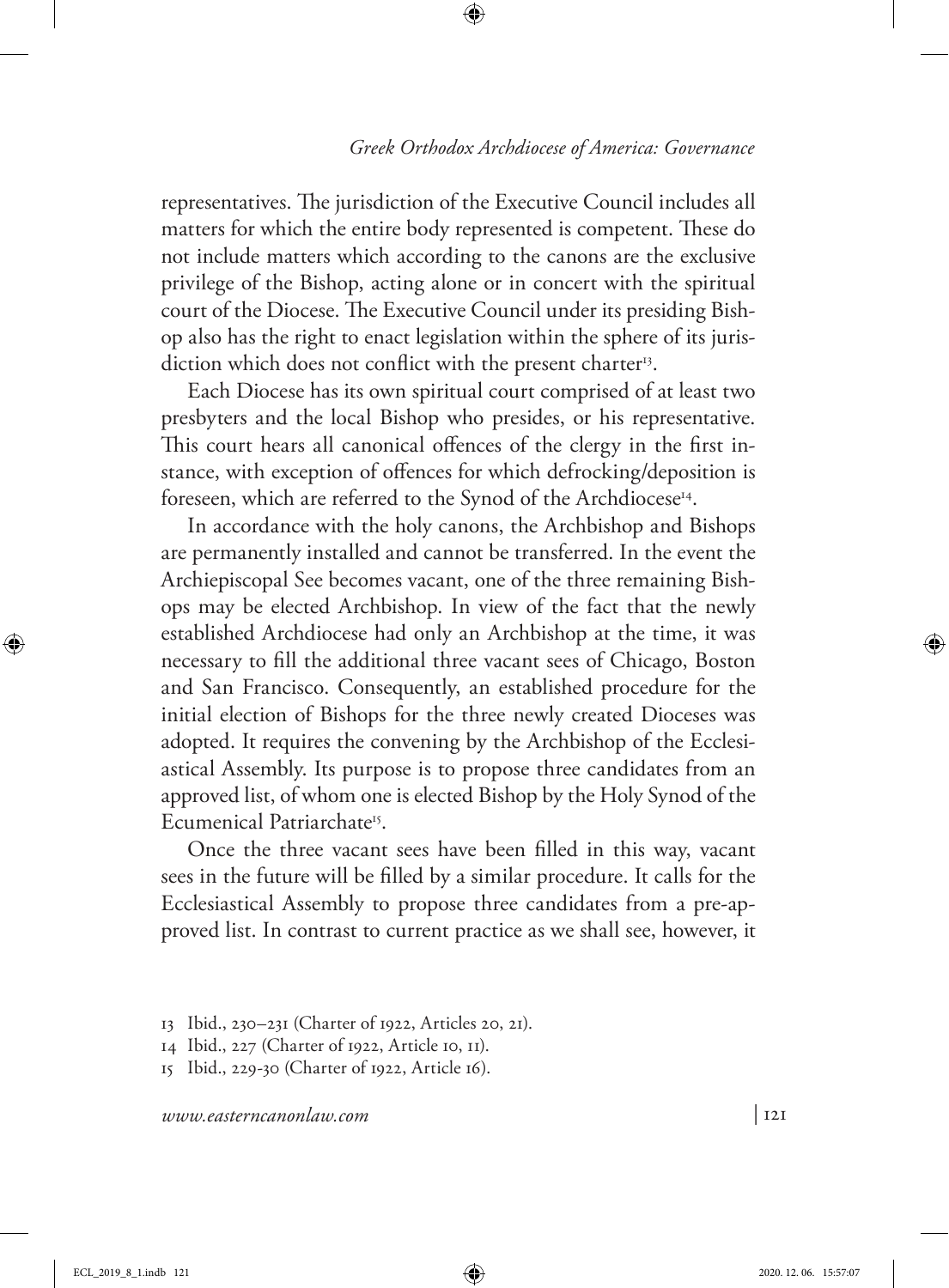#### Lewis Patsavos

foresees the election of each Bishop, or in the case of the Archdiocese, the Archbishop, by the Synod of the Archdiocese and the ratification of the election by the Holy Synod of the Ecumenical Patriarchate<sup>16</sup>.

## *1.3. Concluding Remarks*

The charter concludes by asserting the right of the clergy of the Archdiocese to be assigned to their ministerial posts without the interference of the civil authorities. Furthermore, it affirms that the bases for all administrative procedures are the holy canons, and the regulations adopted in accordance with them and the laws of each state where the Church's jurisdiction extends<sup>17</sup>.

Besides the synodal form of governance which characterizes the structure of the Archdiocese in its first Charter of 1922, one notes also the participatory role of the laity where appropriate. This role is reflected primarily by lay representation in the several administrative bodies introduced. It is also in keeping with the premise that, although hierarchical, the Church is made up of both clergy and laity, who together express her essence when acting synergistically<sup>18</sup>. These characteristics, a synodal form of governance and lay participation, will continue to be the focus of our attention.

## 2. B. Charter of 1927

### *2.1. Introductory Comments*

Within five years, a revision of the Charter of 1922 took place. There is little difference in language between the original Charter and

<sup>16</sup> Ibid., 230 (Charter of 1922, Article 17).

<sup>17</sup> Ibid., 231–232 (Charter of 1922, Article 24).

<sup>18</sup> Regarding a synergistic approach of both clergy and laity in the governance of the Church, see Lewis Patsavos, *Spiritual Dimensions of the Holy Canons*, Brookline [Ma] 2003, 35–41.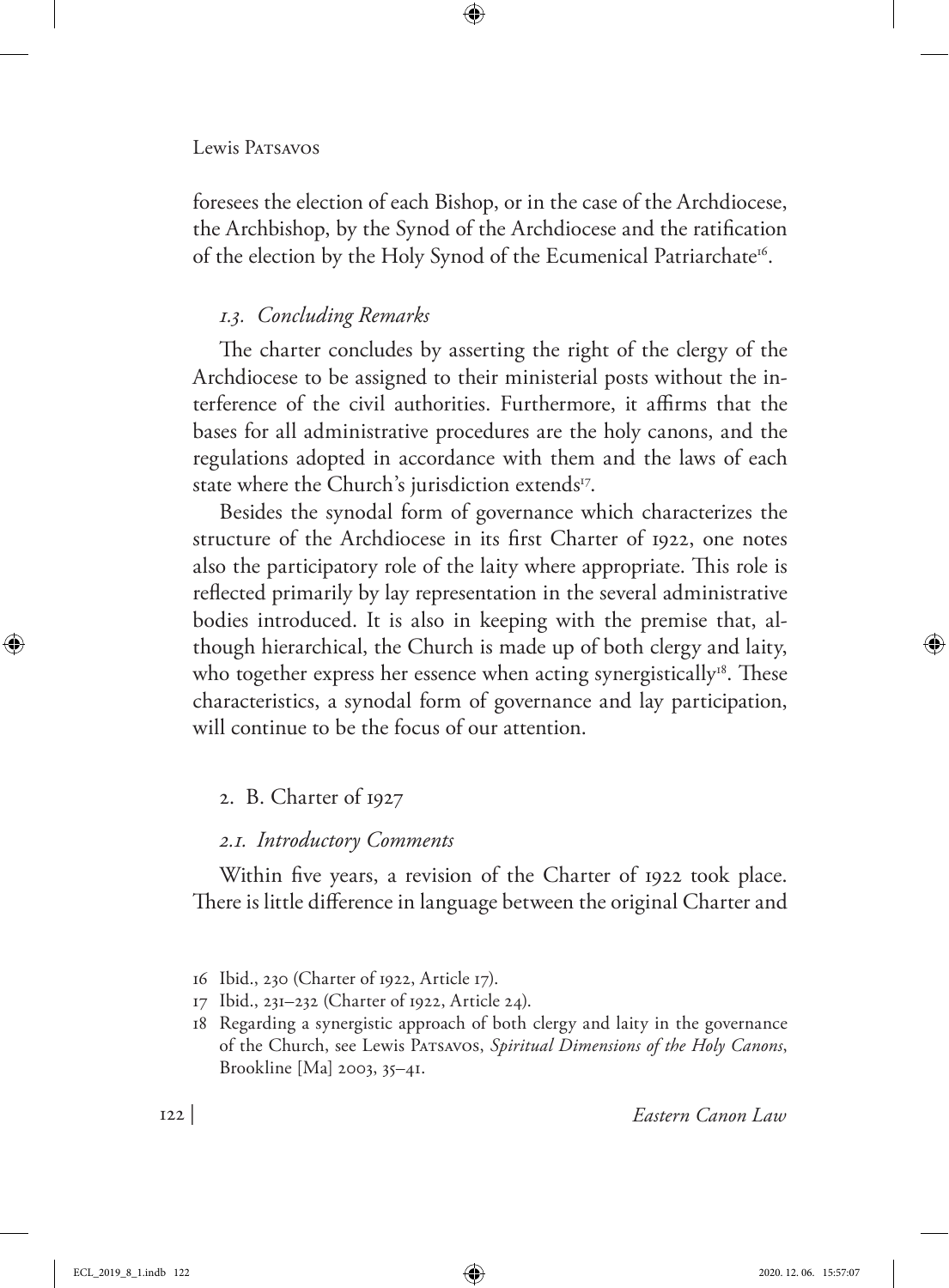the newly revised Charter of 1927. The revised Charter is a refinement of the original and includes provisions not foreseen previously which assure a more effective operation of the administrative structure of the Archdiocese. Its intention is not to introduce a new administrative structure, but to apply what was learned from recent experience in anticipation of future developments in the life of the Greek Orthodox Church in America. An instance of this is what is stated in Article 2 as its purpose. Not only is it to preserve and propagate the Orthodox Christian faith, but also to teach the original language of the Gospel19. Such an expanded purpose was an indication of the growing awareness that the Greek Orthodox Church in America was there to stay and, therefore, had to plan for the future.

#### *2.2. Governance*

The geographical boundaries of the Archdiocese remain the same and include the four diocesan districts as in the earlier Charter. Mention is made of communities now in existence as well as those to be established in the future, another indication of the Church's anticipation of a permanent presence and further growth in America<sup>20</sup>. In view of the fact just mentioned, that the 1927 Charter is more a refinement of the previous Charter than a drastic departure from its tenets of administrative operation, there are no substantive changes introduced. Where there are changes, they serve to clarify or expand upon policies or procedures in corresponding articles of the earlier Charter.

With regard to both the Local and General Ecclesiastical Assemblies in which there is lay representation, the 1927 Charter calls for greater precision in their composition. Whereas previously this was lacking, it is now appropriately addressed. A wide variety of possible

<sup>19</sup> Rodopoulos, *Overview* (ftn. 5), 233 (Charter of 1927, Article 2).

<sup>20</sup> Ibid., 233–236 (Charter of 1927, Article 4).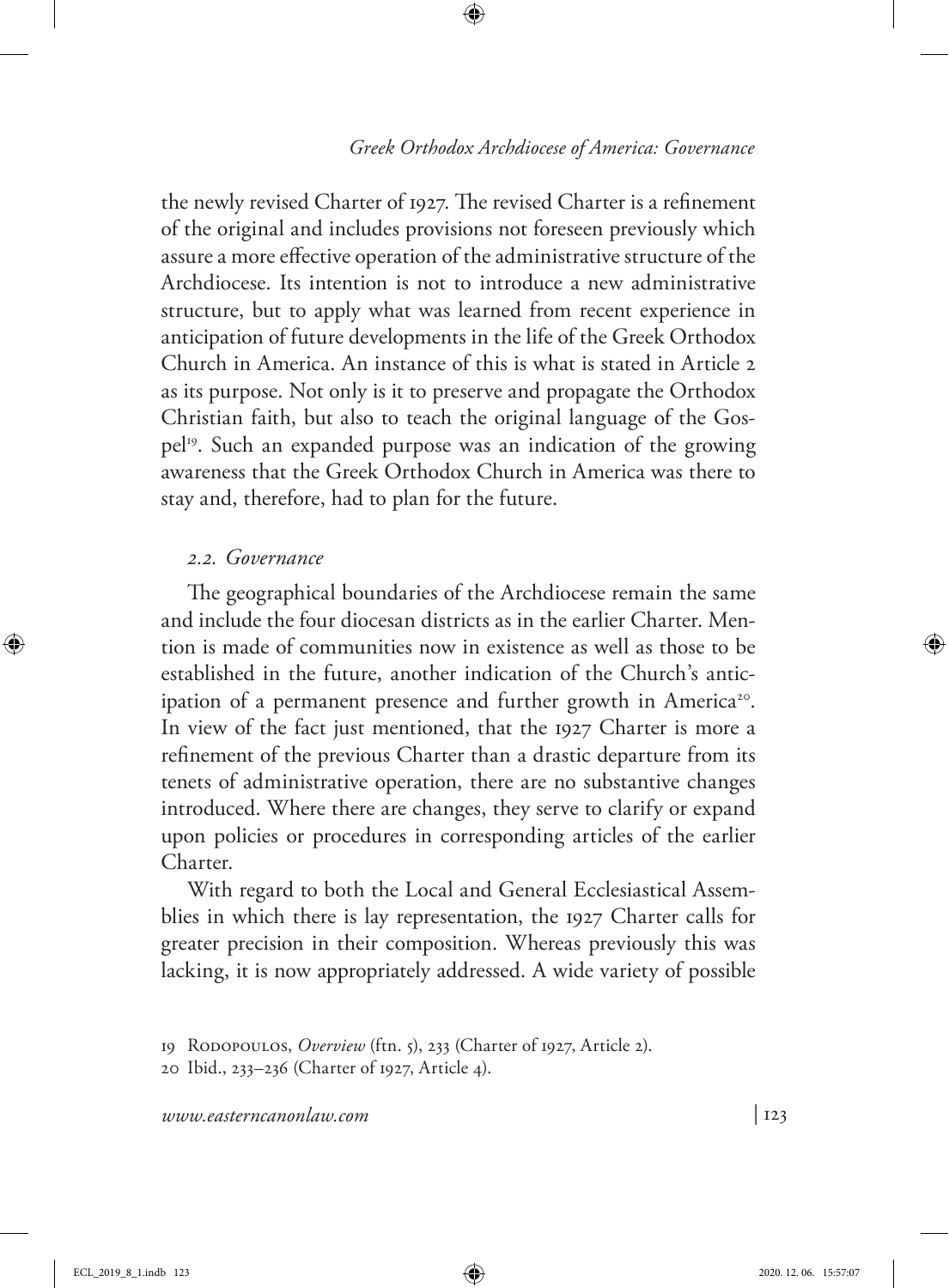candidates is suggested. These include members of the parish council or of the community, as well as Orthodox Christians of another city or of the city in which the Ecclesiastical Assembly takes place. Of utmost importance is that candidates be in good standing with the Greek Orthodox Church<sup>21</sup>.

A precise definition of good standing with the Church is not articulated. It must therefore be assumed that this refers to one's membership in the Church in both a broad and narrow sense. In a broad sense, one is a member of the Church through baptism and subsequent communion in the faith; in a narrow sense, by meeting the financial and other obligations determined by the local parish. Stressing good standing with the Church multiple times as a prerequisite for membership in an Ecclesiastical Assembly is revealing<sup>22</sup>. It leads one to believe that this was the direct result of the turbulence which had begun to ravage the Greek Orthodox Church in America at this time<sup>23</sup>. About this chapter in its history and the resulting consequences, we shall hear more in what follows.

In order for the charter of any parish to be valid, it must be ratified by the local Bishop<sup>24</sup>. This requirement is especially significant when seen in the light of events just alluded to, as it was necessary to consolidate parishes under the authority of the Bishop. It appears, in fact, to have been a measure taken to strengthen the Bishop's author-

- 21 Ibid., 238–239 (Charter of 1927, Articles 13, 14). See also Patsavos, *History* (ftn. 4), 79–80.
- 22 Rodopoulos, *Overview* (ftn. 5), 238-9 (Charter of 1927, Articles 13, 14, 15).
- 23 For an historical account of the formatives years of the Greek communities in America, see G. Papaioannou, *The Historical Development of the Greek Orthodox Archdiocese of North and South America*, in *A Companion to the Greek Orthodox Church*, New York 1984, Photios Litsas (ed.), 178–206; see also Βασίλειος Θ. Ζούστης, Ο εν Αμερική Ελληνισμός και η δράσις αυτού (*Hellenism in America and its Achievement*), New York: [D.C.] 1954, esp. 105–108, 113–115.
- 24 Rodopoulos, *Overview* (ftn. 5), 240 (Charter of 1927, Article 16/1).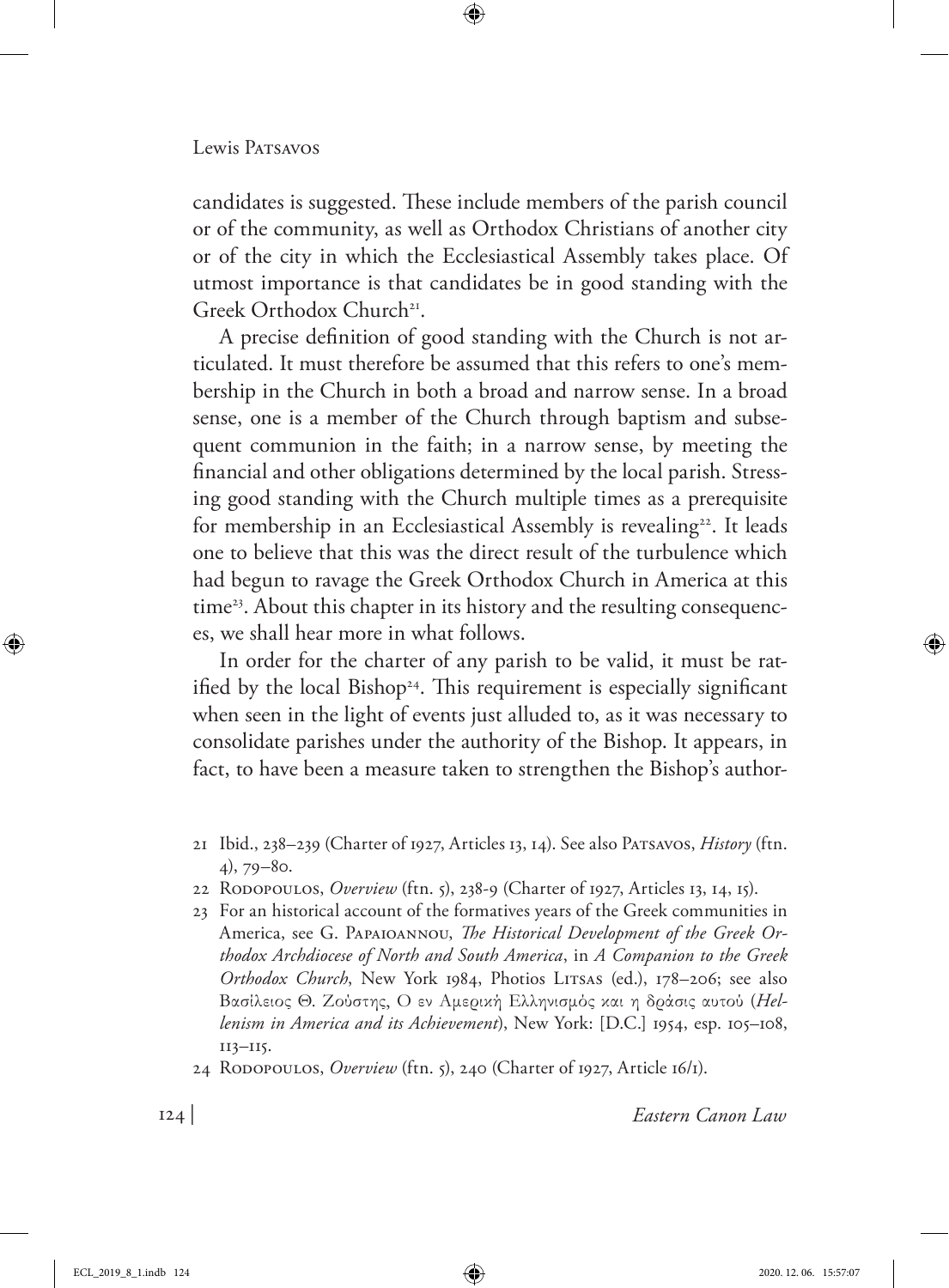ity which might otherwise be challenged by those seeking parochial autonomy<sup>25</sup>.

The procedure established in the previous Charter for the election of both the Archbishop and Bishops is retained in the Charter of 192726. An additional qualification of candidates for either of these offices, understandably absent earlier, is the need for a fruitful ministry in the Church in America of at least five years for Bishops and seven years for the Archbishop. An exception to the latter qualification with regard to years of ministerial service in America pertains to the office of the Archbishop. In his case, candidates may also be selected from among Metropolitans of the Ecumenical Throne currently in office who might not have served the Church in America. Once again, the election of each Bishop, or of the Archbishop, takes place from among three candidates by the Synod of the Archdiocese and is ratified by the Holy Synod of the Ecumenical Patriarchate<sup>27</sup>.

#### *2.3. Concluding Remarks*

The 1927 Charter concludes with a reminder to both clergy and laity of what otherwise might appear self-evident: "Neither cleric or layperson may hold office or even be a member of the Greek Orthodox Church of America if that person does not belong to the Orthodox Church of Christ, and none may remain in office or even be a member of the Church in America if that person ceases to be in good standing with it."<sup>28</sup> The need to return to the issue of good standing addressed earlier<sup>29</sup> strongly suggests the persistence of abusive activity leading eventually to the next Charter.

- 25 Patsavos, *History* (ftn. 4), 81.
- 26 Rodopoulos, *Overview* (ftn. 5), 240–241 (Charter of 1927, Article 18).
- 27 Patsavos, *History* (ftn. 4), 81.
- 28 Rodopoulos, *Overview* (ftn. 5), 242 (Charter of 1927, Article 27).
- 29 Ibid., 238-9 (Charter of 1927, Articles 13, 14, 15).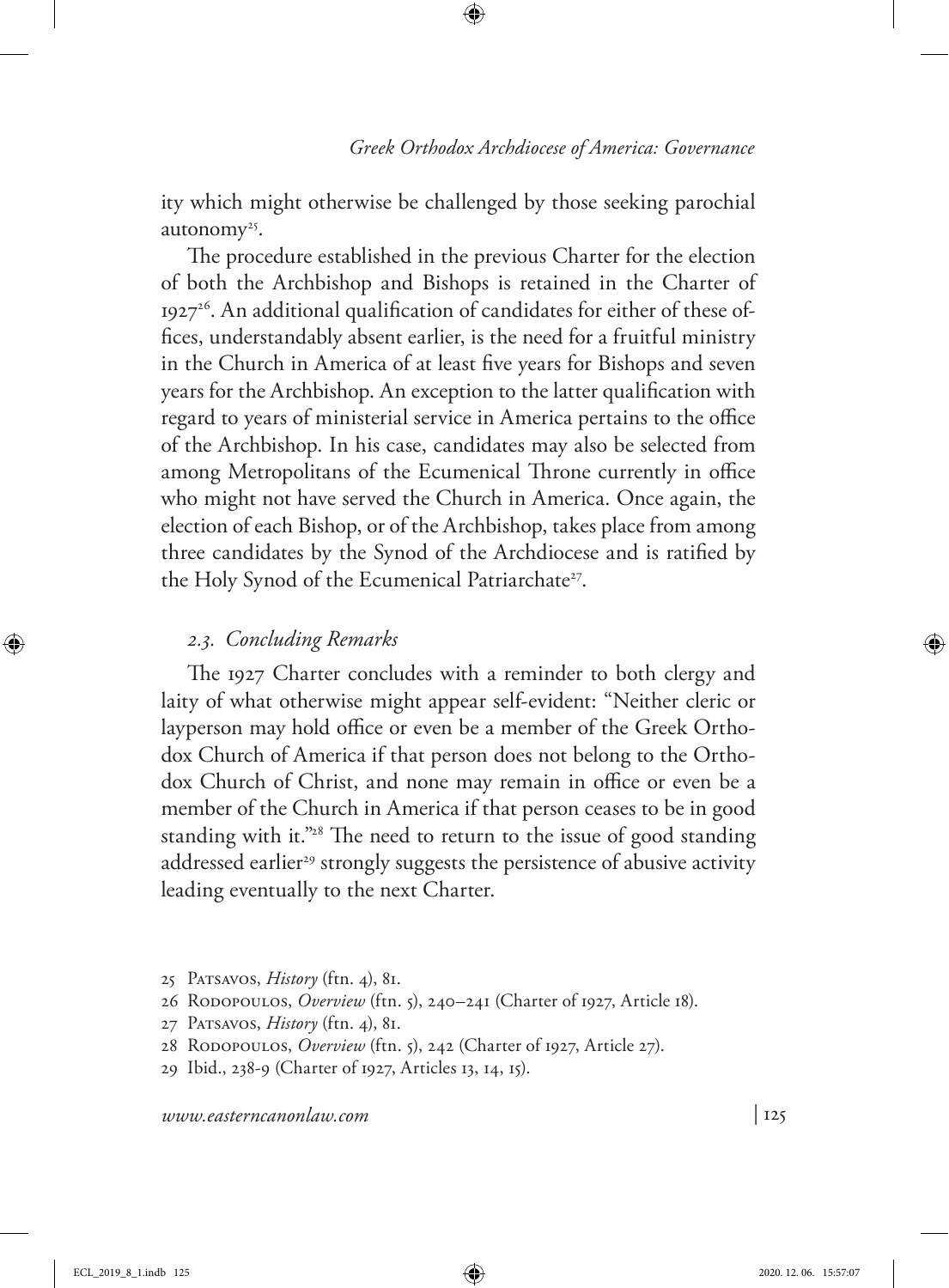## 3. C. Charter of 1931

### *3.1. Introductory Remarks*

The Charter of 1927 was short-lived, having been replaced by the Charter of 1931<sup>30</sup>, under which the Archdiocese was administered for forty-six years, until 1977. One cannot fully appreciate the Charter of 1931 without knowledge of events surrounding the life of the newly established Greek Orthodox Church in America at that time. An investigation into the state of affairs during the early years of its existence on the American continent reveals a period of instability and division<sup>31</sup>. Waves of immigrants from Greece seeking a new life in America brought with them the political rivalries of their homeland. As a result, communities were divided and the legitimacy of the existing ecclesiastical authority was contested. In addition, clergy of questionable credentials, who had been ordained by bishops of opposing factions, contributed to the already chaotic situation permeating the Church in America<sup>32</sup>.

This was the situation encountered by the then visionary Archbishop Athenagoras (later Ecumenical Patriarch), who in 1931 arrived on the American continent as the new spiritual leader of the Greek Archdiocese. His perseverance and vision, as well as his administra-

- 30 For a negative reaction to this document, see J. Counelis, *Historical Reflections on the Constitutions of the Greek Orthodox Archdiocese of North and South America, 1922–1982*, in *Workbook of the 26*th *Biennial Clergy-Laity Congress,* San Francisco 1982, 39–40. For a chronology of events leading up to the displacement of the two previous Charters by the Charter of 1931, see Zoustis, *O en Ameriki* (ftn. 23), 193–207.
- 31 The turbulence of this period is graphically portrayed in a lecture by Peter T. KOURIDES, long-standing legal counsel of the Archdiocese, and published as a booklet with the title *The Evolution of the Greek Orthodox Church in America and Its Present Problems*, New York 1959, esp. 7–11.
- 32 Regarding the status of Greek immigrants and their parishes in America, see Thomas Fitzgerald, *The Orthodox Church*, Westport 1998, 25–27.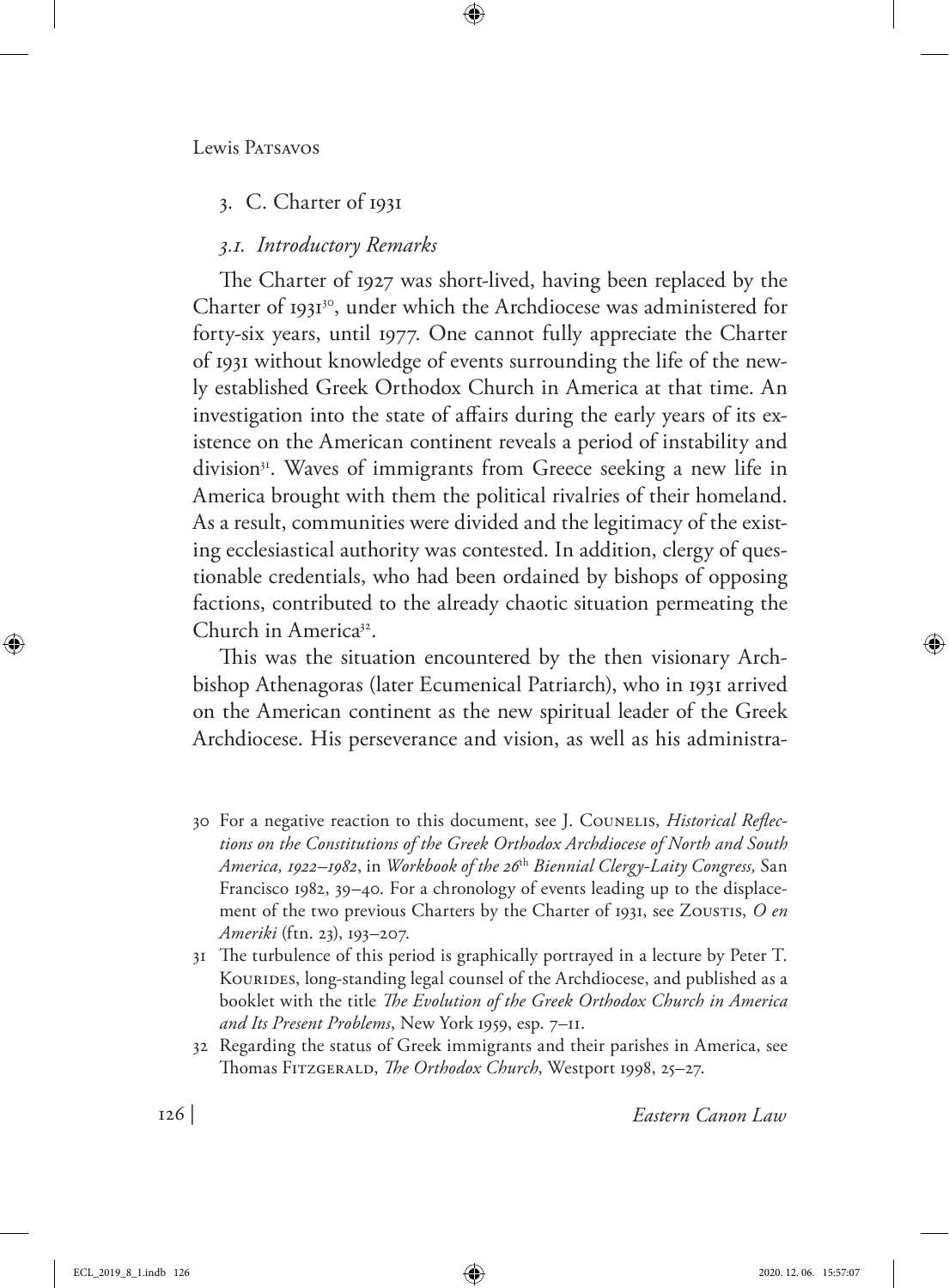tive ability, contributed significantly to the eventual stabilization of the Church's affairs. Seeds of dissension had been scattered long before his arrival. What therefore appeared necessary was the consolidation of authority into one source in order to preserve unity. The cause of unity must indeed have been the main concern of those responsible for drafting the new Charter. It would be difficult, otherwise, to understand the drastic departure of its "monarchical" model of administration from the synodal model of the two earlier Charters<sup>33</sup>.

#### *3.2. Governance*

That which immediately characterizes the Charter of 1931 is the absence of the mention of Dioceses. The only administrative unit mentioned is that of the Archdiocese. The Archdiocese is headed by the Archbishop, for whom an Auxiliary Bishop is foreseen to assist in administrative duties. Both the Archbishop and Auxiliary Bishop proposed by him are elected by the Holy Synod of the Ecumenical Patriarchate34.

In the absence of a synod, all authority is centralized in the person of the Archbishop, who alone exercises the fullness of episcopal authority. Details of the manner of operation of the Archdiocese are to be contained in Regulations which will supplement the Articles of the Charter. Henceforth, these Regulations will play an important part together with the Charter in the orderly administration of the Archdiocese. They are to be drafted by committees appointed and chaired by the Archbishop and will be binding following their ratification by the Ecumenical Patriarchate<sup>35</sup>.

Regulations defining details of operation are foreseen for eleven Articles of the Charter. Among them are Article 8, which announces

<sup>33</sup> Patsavos, *History* (ftn .4), 82–83.

<sup>34</sup> Rodopoulos, *Overview* (ftn. 5), 245 (Charter of 1931, Articles 6, 7).

<sup>35</sup> Ibid., 247 (Charter of 1933, Article 17).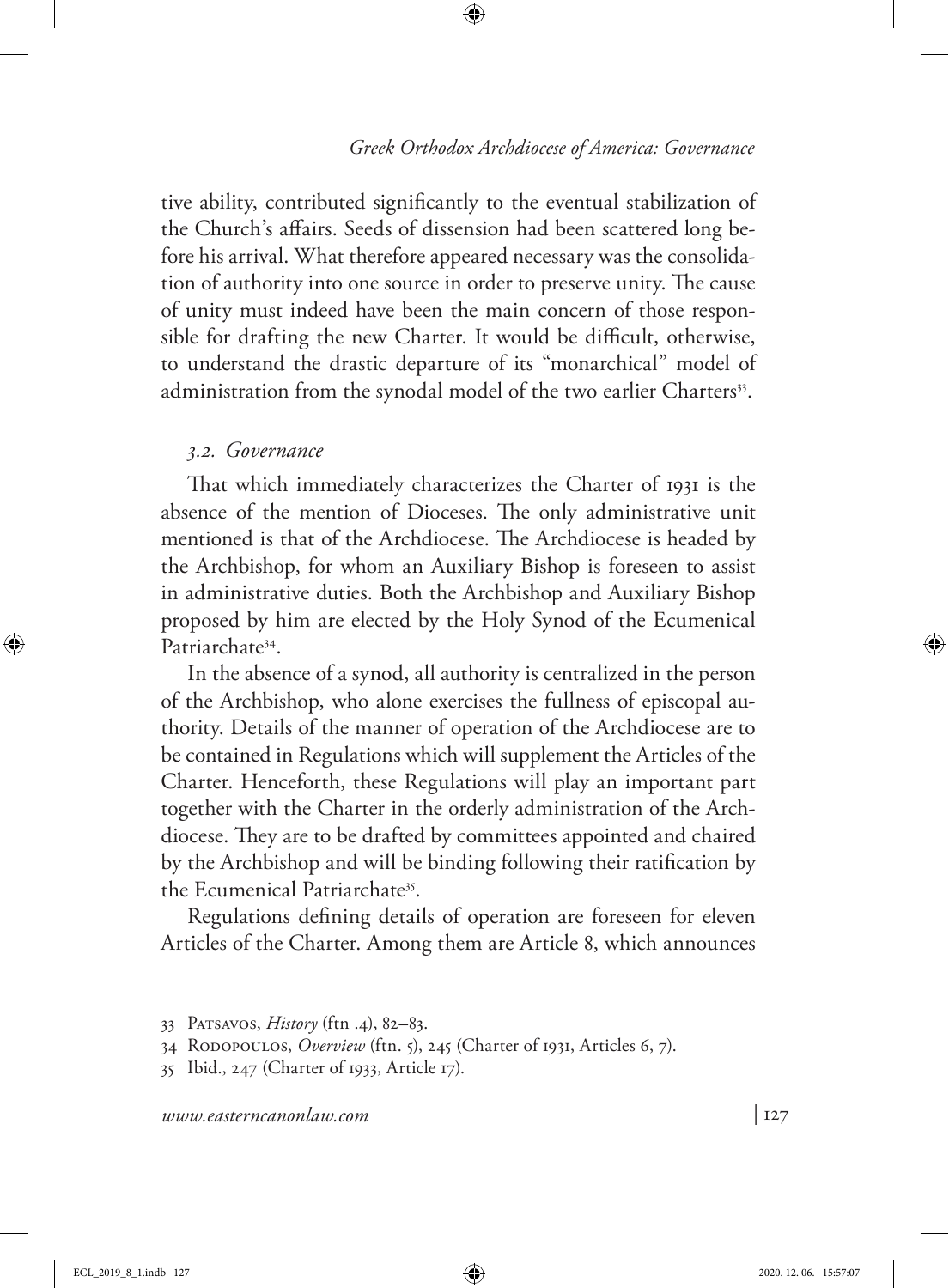the establishment of an Archdiocesan Office as yet undefined<sup>36</sup>, and Article 9, which mentions the creation of Ecclesiastical Assemblies to assist in the realization of the purposes for which the Archdiocese exists37.

Of singular significance is the Mixed Council introduced in Article 10. It, too, will assist in the realization of these purposes, especially in the management of ecclesiastical property and the establishment of funds to meet the needs of the Church and the clergy<sup>38</sup>. In order to achieve on the local level the goals outlined for the Mixed Council, the Parish Council is introduced to function as a local community affairs council<sup>39</sup>. Given the tumultuous situation which led to the new Charter, one can assume that this was a measure introduced to promote stability on the local level.

In accordance with the stated purpose of the Archdiocese, several newly established institutions were officially sanctioned by the Charter. They include Missions, a Board of Higher Education and a Department of Religious Education. Mention is also made of Spiritual Courts and of Ecclesiastical Authorities dealing with matters of marriage and divorce<sup>40</sup>.

According to Article 19, the assignment of clergy to their ministerial posts is the inherent right of the canonical and lawful Ecclesiastical Authority of the Archdiocese<sup>41</sup>. The need to affirm this claim is an indication of the uncanonical activity of unauthorized hierarchs contributing to the prevalent instability. There follows the same prohibitive statement met earlier in the Charter of  $1927<sup>42</sup>$  regarding those

36 Ibid., 245 (Charter of 1931, Article 8).

- 37 Ibid., (Charter of 1931, Article 9).
- 38 Ibid., 245–246 (Charter of 1931, Article 10).
- 39 Ibid., 246 (Charter of 1931, Article 11).
- 40 Ibid., 246–247 (Charter of 1931, Articles 12, 13, 14, 15, 16).
- 41 Ibid., 247 (Charter of 1931, Article 19).
- 42 Ibid., 238–239 (Charter of 1927, Articles 13, 14, 15).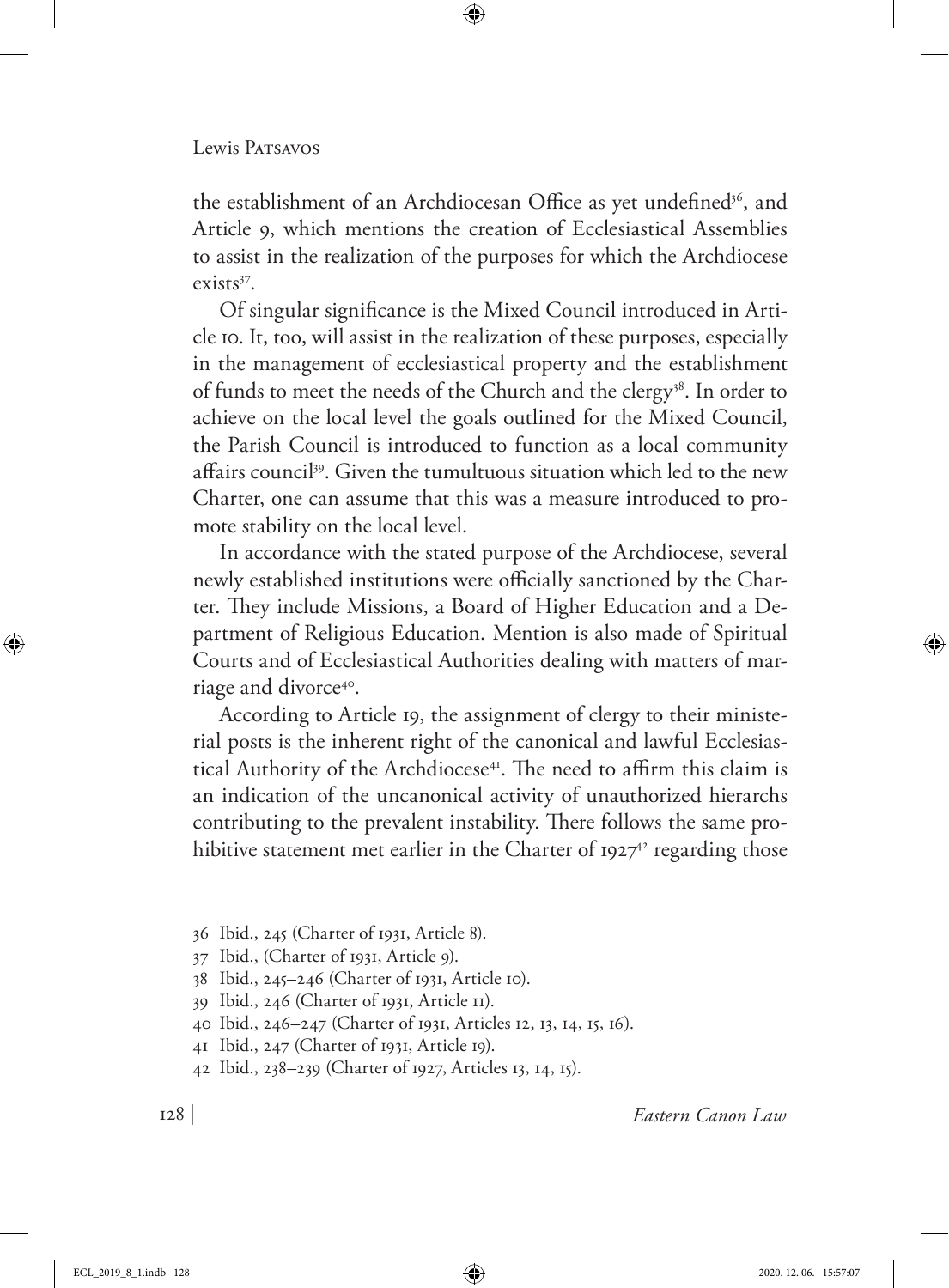persons, clergy or lay, who are not in good standing with the Church. They may neither serve in any office nor be a member of the Archdiocese43.

## *3.3. Concluding Remarks*

The concluding article makes reference to the current Charter's composition according to provisions made in the previous Charter of 1927 and confirms its ratification and validation by the Holy Synod of the Ecumenical Patriarchate. In addition, it allows for possible amendments in non-essential provisions to be initiated by a special committee appointed by the Archbishop and requiring ratification by the Patriarchate44.

## 4. D. Charter of 1977

## *4.1. Introductory Remarks*

The Charter of 1977 was the result of efforts begun several years earlier to decentralize the Archdiocese's cumbersome administrative system. Over the years since the Charter of 1931, the Greek Orthodox Church in America had expanded in a way the original immigrants might never have thought possible. Together with this expansion, the weighty responsibilities of its chief hierarch, the Archbishop of North and South America, grew also.

The initial solution to the problem of administering such a vast ecclesiastical province, the geographical boundaries of which are without precedent, was to assign several Auxiliary Bishops to assist the Archbishop in the execution of his administrative duties. The Charter of 1931 foresaw one Auxiliary Bishop<sup>45</sup>. By the year 1977, the number

<sup>43</sup> Ibid., 247 (Charter of 1931, Article 20).

<sup>44</sup> Ibid., 247–248 (Charter of 1931, Article 22).

<sup>45</sup> Ibid., 245 (Charter of 1931, Article 6).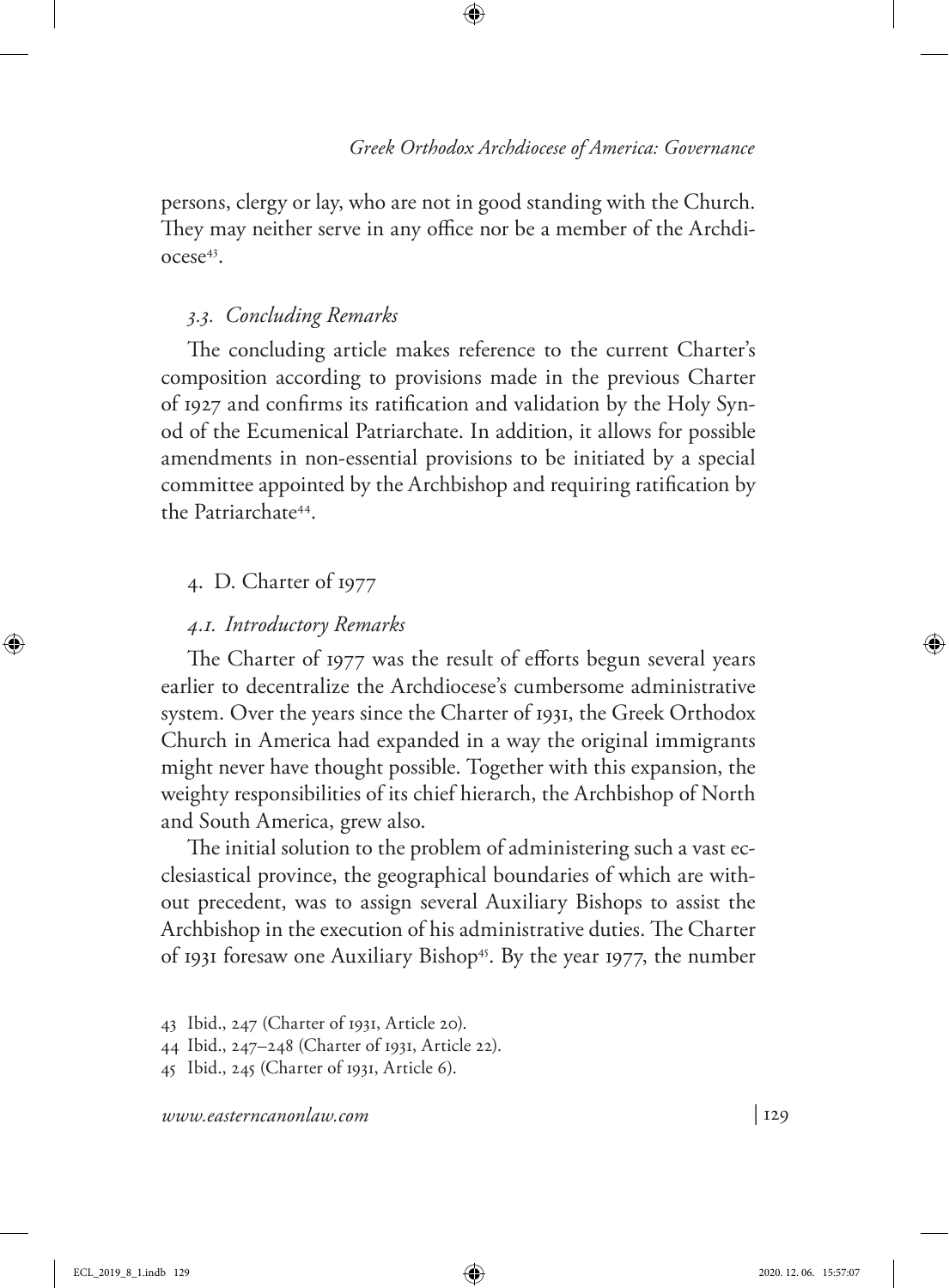#### Lewis Patsavos

of Auxiliary Bishops had increased to ten. As assistants to the Archbishop without full episcopal authority, they had only the right to exThe Charter of 1977 was a bold attempt to adjust to the growing needs of the Church of the late 20<sup>th</sup> century. These needs demanded a participatory form of administration consistent with the conciliar nature of the Church. It was therefore timely and necessary that the restoration of a synodal form of governance should be initiated.

A comparison of the Charter of 1977 to the previous Charters of the Archdiocese reveals an increasing awareness of the Church's mission in the western hemisphere. The first two Charters speak of outreach to Orthodox of Greek ethnicity alone<sup>46</sup>. The Charters of 1931 and 1977 leave open the possibility of including a much broader membership47. The Charter of 1977 speaks specifically of "(embracing) within its spiritual aegis and administration other Orthodox groups, parishes and dioceses that have voluntarily submitted to (the) jurisdiction (of the Archdiocese of North and South America) subject to the approval of the Ecumenical Patriarchate48." Also characteristic of the latter Charter is the pastoral tone of its stated purpose and its reference for the first time to engagement in inter-Christian and inter-religious ecumenical activities. It thereby commits the Greek Orthodox Church in America to dialogue and involvement in the ecumenical movement based upon the directives of the Ecumenical Patriarchate<sup>49</sup>.

#### *4.2. Governance*

Assisting in the administration of the newly expanded role of the Archdiocese are the Ecclesiastical Assemblies and Councils, composed of both clergy and laity, encountered in the three previous Charters.

<sup>46</sup> Ibid., 223 (Charter of 1923, Article 2), 233 (Charter of 1927, Article 2).

<sup>47</sup> Ibid., 244 (Charter of 1931, Article 2), 249 (Charter of 1977, Article 4).

<sup>48</sup> Ibid., 249 (Charter of 1977, Article 4).

<sup>49</sup> Ibid., (Charter of 1977, Article 2).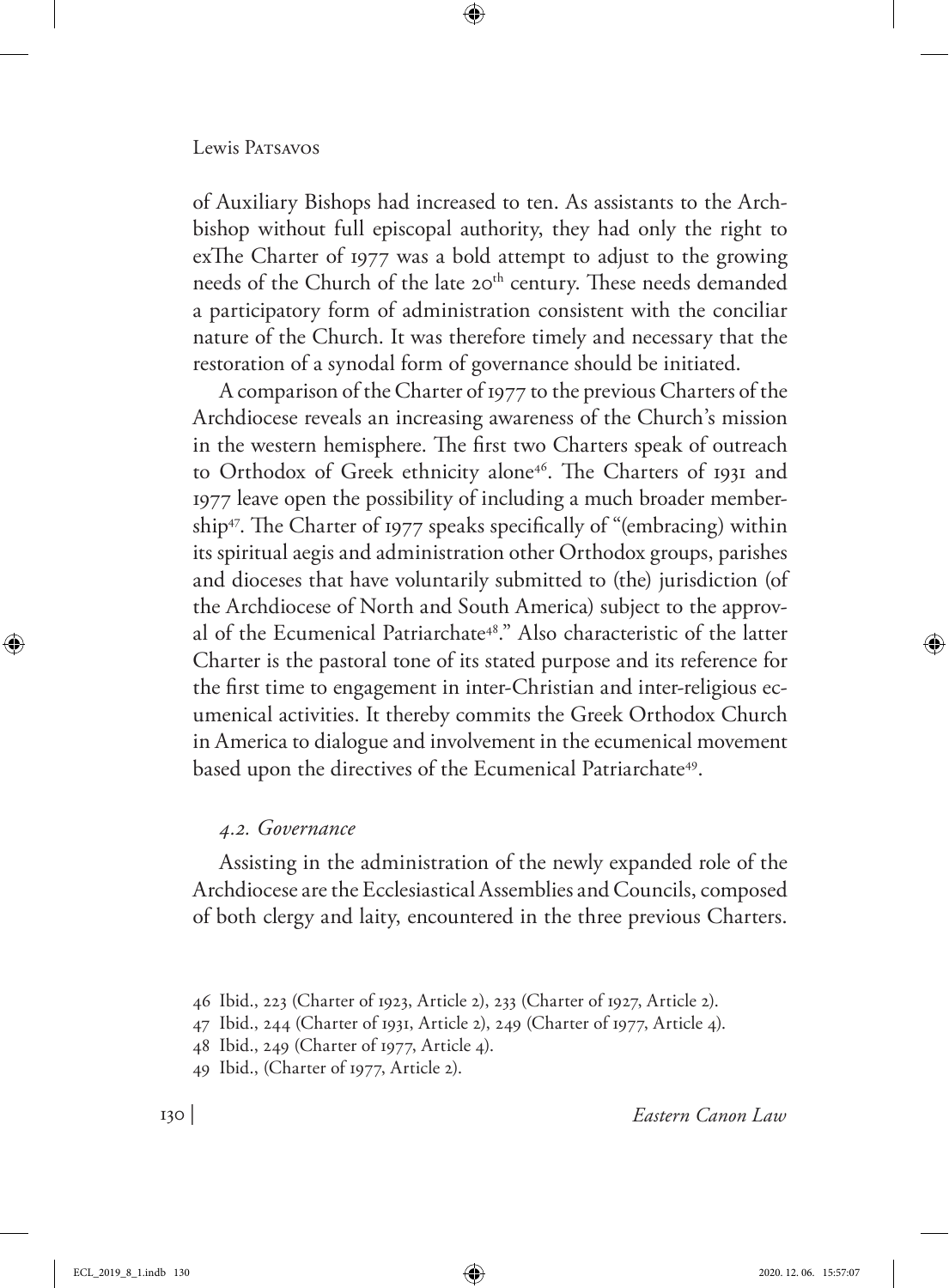The most significant feature of the 1977 Charter is the restoration of the Synod of Bishops after forty-six years, which functions, however, as a modified provincial synod<sup>50</sup>.

The most important modification of the provincial synod's traditional prerogatives concerns the election of the Archbishop and Bishops. The election of the Archbishop is the exclusive privilege of the Holy Synod of the Ecumenical Patriarchate. In this process, the Synod of Bishops together with the Archdiocesan Council has an advisory voice<sup>51</sup>. In the election of Bishops, the Synod of Bishops, in consultation with the Archdiocesan Council, nominates three candidates from among whom one is elected Bishop by the Holy Synod of the Patriarchate52.

As indicated, the decentralization of the administrative structure of the Archdiocese is the main contribution of the Charter of 1977. This was accomplished primarily by restoring the collective authority of the Synod of Bishops and the individual authority of each Bishop in his own Diocese. The rights and responsibilities previously accorded only to the Archbishop are now shared with the Bishops. A provision of the Charter, however, modifies the extent of their episcopal authority<sup>53</sup>.

The main consideration of the above arrangement is to promote initiative at the diocesan level while at the same time preserving the bond of unity which has sustained the life of the Archdiocese. This is upheld by reserving to the Archbishop the right to supervise and co-ordinate the rights and responsibilities of the Bishops with those of the Archbishop<sup>54</sup>. The key to the success of this undertaking is sought in the balance of authority exercised by the Archbishop and Bishops.

- 50 Ibid., 250 (Charter of 1977, Article 6).
- 51 Ibid., 252 (Charter of 1977, Article 13).
- 52 Ibid., 253 (Charter of 1977, Article 14).
- 53 Ibid., 251 (Charter of 1977, Article 8). See also Patsavos, *History* (ftn .4), 88.
- 54 Rodopoulos, *Overview* (ftn. 5), 250 (Charter of 1977, Article 7).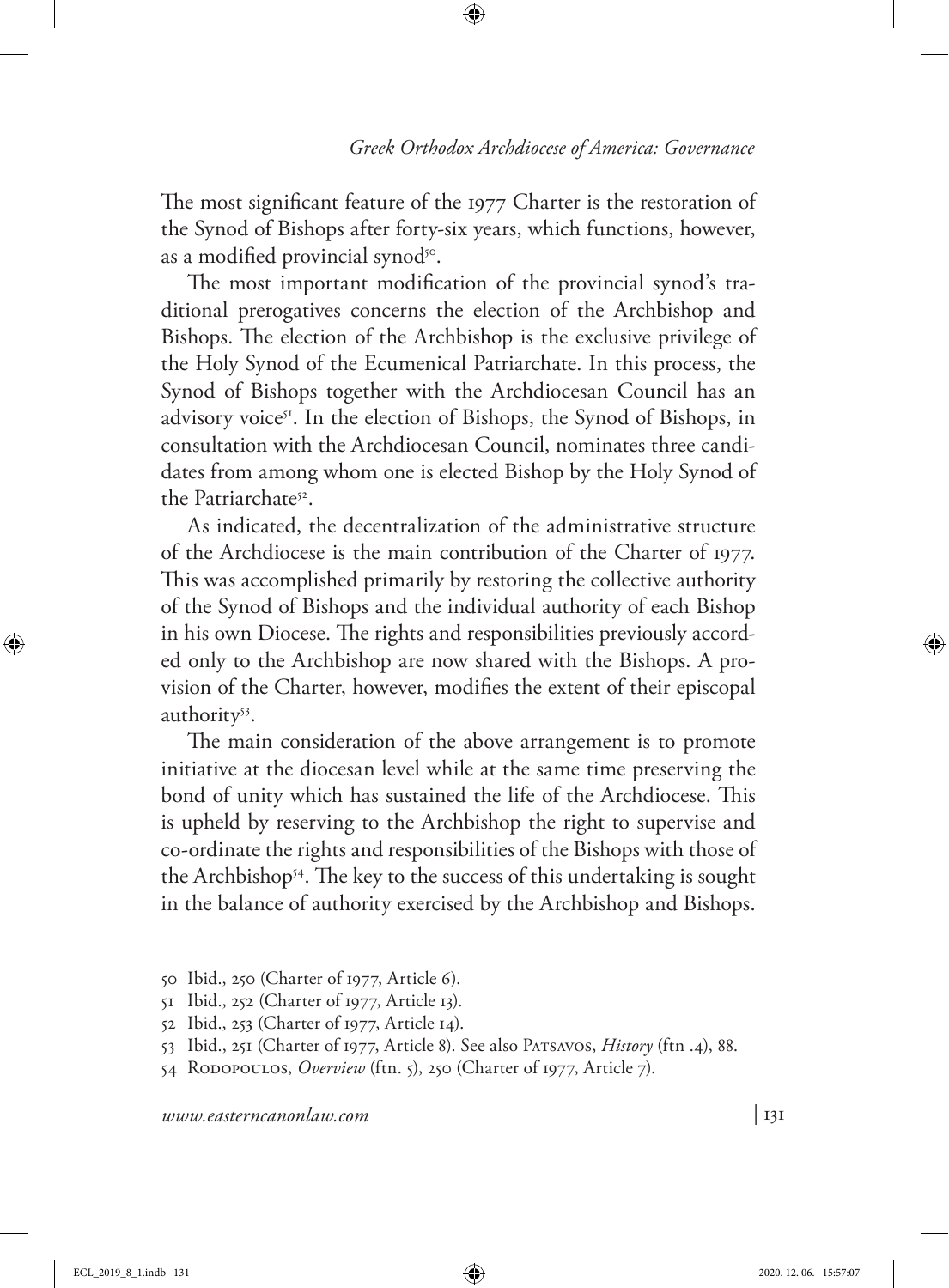#### Lewis PATSAVOS

There must be a "modus operandi" which allows the Bishop to initiate needed change, while taking into account the responsibility of the Primate for the general well-being of the Church at large. This is the model of governance pursued in the transitional period of decentralization introduced by the 1977 Charter<sup>55</sup>.

## *4.3. Concluding Remarks*

As in the previous three Charters, the laity is well-represented in the administrative bodies of the Archdiocese. These include the Clergy-Laity Congress and Archdiocesan Council on the level of the Archdiocese, and the Clergy-Laity Assembly and Diocesan Council on the level of the Diocese. The laity thereby participates together with the clergy in significant administrative matters such as the designation of diocesan sees<sup>56</sup>, subject to approval of the Ecumenical Patriarchate, and has an advisory role in the election of the Archbishop and Bishops<sup>57</sup>. The Charter of 1977 thus affirms the need for greater participation of the laity in the organizational life of the Church as it relates to the world at large.

### 5. E. Charter of 2003

### *5.1. Introductory Remarks*

The concluding article of the Charter of 1977 is exclusively devoted to the issue of revision "as the need therefore arises"58. The current Charter of 2003 was the result of the lengthy process which led to the transition from a Synod of Bishops, functioning as a modified provincial synod, to a fully functional Eparchial Synod with the Arch-

<sup>55</sup> Patsavos, *History* (ftn .4), 88.

<sup>56</sup> Rodopoulos, *Overview* (ftn. 5), 249 (Charter of 1977, Article 4).

<sup>57</sup> Ibid., 252–253 (Charter of 1977, Articles 13, 14).

<sup>58</sup> Ibid., 255 (Charter of 1977, Article 24).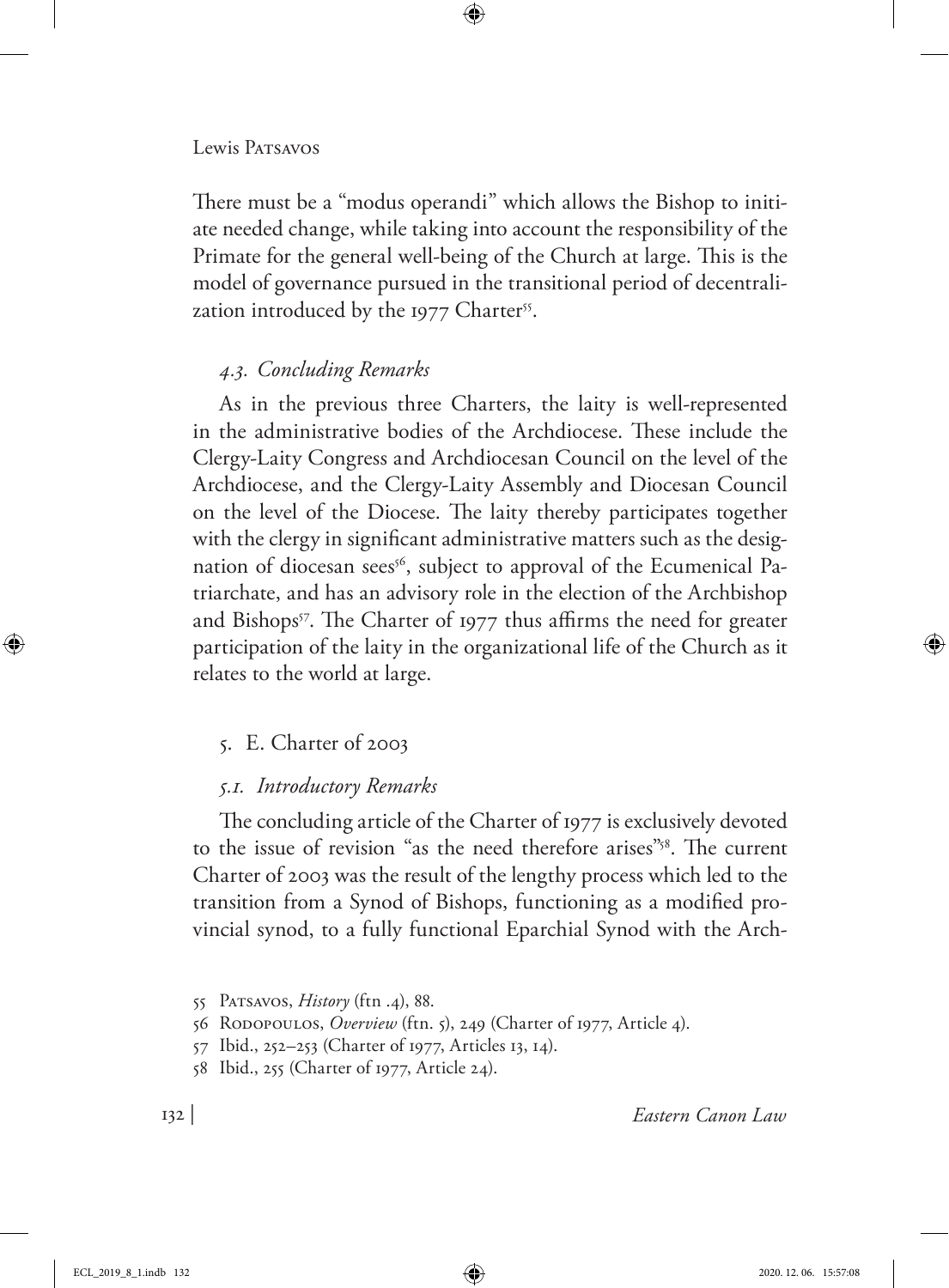bishop as President and Metropolitans as its members. In the words of the current Archbishop of America Demetrios, "This Charter honors our Archdiocese by elevating our Dioceses into Metropolises of the Archdiocese, and by enhancing our participation in the process of the election of the Archbishop and the Metropolitans. In addition, the co-operation between clergy and laity and their harmonious function within the Church is clearly affirmed throughout the various articles of the new Charter<sup>59</sup>."

The needs of the Church in the contemporary world were already apparent with the approach of the third millennium. They are reflected in a report prepared in 1988 by a Commission appointed by the then Archbishop of North and South America Iakovos. The Commission "was assigned the task of reflecting on the factors behind the identity crisis (within the Orthodox Church), formulating clear responses and offering recommendations pertaining to the priorities of the Archdiocese<sup>60</sup>."

#### *5.2. Governance*

Although acknowledging that the 1977 Charter made an important contribution by restoring a synodal form of governance, the report raised questions about authority and leadership in light of new challenges facing the Church. The Charter's lack of clarity about the highest practical authority in the Archdiocese raised further questions of structure and organization. These included the exercise of authority, the issue of lay participation, and Archdiocesan relations with other Orthodox canonical jurisdictions in America<sup>61</sup>.

<sup>59</sup> Letter of Archbishop Demetrios, *Charter of the Greek Orthodox Archdiocese of America*, Greek Orthodox Archdiocese of America, 2003.

<sup>60</sup> *Report to His Eminence Archbishop Iakovos concerning the Future Theological Agenda of the Greek Orthodox Archdiocese*, Brookline [Ma] 1990, 2.

<sup>61</sup> Ibid., 14.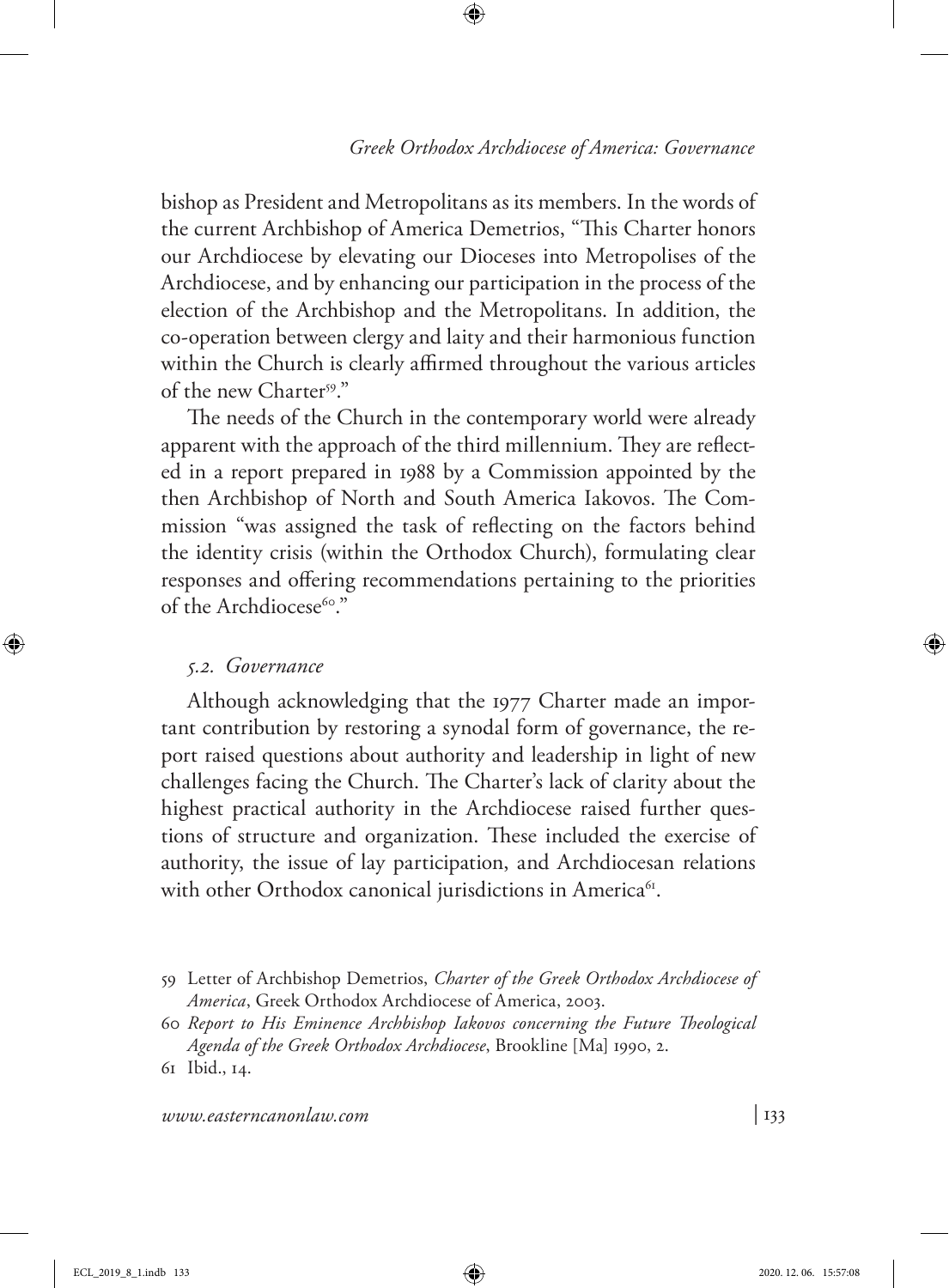With regard to the issue of authority, the relationship of the Synod of Bishops to both the Archdiocesan Council and Clergy-Laity Congress was considered to be unclear. It was necessary, therefore, to clarify where the authority of one body ends and the authority of the other begins. Similarly, the relationship of the Bishops to the Archbishop was identified as a matter to be addressed<sup>62</sup>.

According to the report, lack of a clear understanding regarding the modified role of diocesan Bishops in the 1977 Charter gave them the appearance of bureaucrats. This perception was sometimes enhanced by the insistence upon bureaucratic procedures of non-essential importance within their Dioceses. Furthermore, this lack of clarity created tension in the relations of the Bishops with the Archbishop. Such tension might manifest itself in the confusion of rights and responsibilities reserved exclusively for the Archbishop and those reserved for the Bishops, thus jeopardizing the unity of the Archdi $ocese<sup>63</sup>$ .

The continued absence of regulations defining the role and operating procedures of spiritual courts, the Archdiocesan Council and Diocesan Councils hinders the effective functioning of these bodies. It also allows for decisions to be reached without full participation of all parties involved<sup>64</sup>. Also stressed was the need of guidelines in harmony with the work of the clergy and based on the model of the early Church<sup>65</sup>. Too often, lay persons serving in important decision-making bodies of the Archdiocese have a deficient knowledge of the faith. This creates a false impression about the role of lay participation and service in the Church and was the cause of serious problems in many parishes during the formative years of their establishment<sup>66</sup>.

62 Ibid. Ibid., 15–16. Ibid., 16. See 1 Cor 12, 12–31. *Report to His Eminence Archbishop Iakovos* (ftn. 60), 17.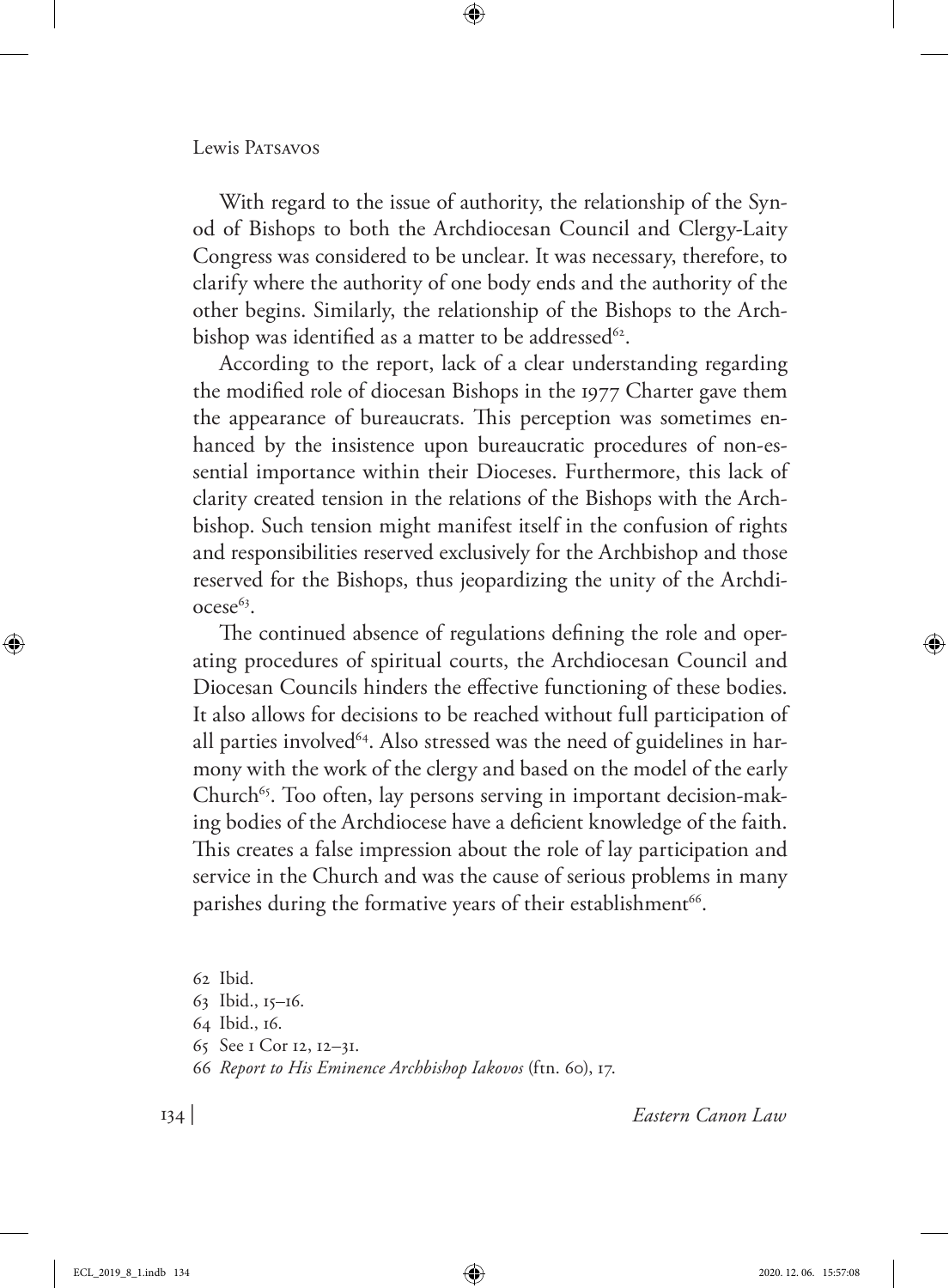Especially encouraging was the reminder in the report that the Greek Orthodox Archdiocese is not the only Orthodox canonical jurisdiction within the geographical boundaries of America. The report acknowledges that there are differences among the canonical jurisdictions, but that all share in the ecclesial reality which is Orthodoxy. Furthermore, it stresses that "differences (must) be transformed into a common loyalty to Christ, a shared love for one another, and the sense of a unified Orthodox Christianity in common service." It then identifies the need to cultivate the cause of pan-Orthodox unity on the level of the local parish as well as on the level of relations among the Bishops of all the jurisdictions<sup>67</sup>.

It should be noted that the current Charter of 2003 pertains only to the territory of the United States. This is in view of the fact that the Ecumenical Patriarchate divided what until 1996 was the Archdiocese of North and South America into four eparchies (United States of America, Canada, Central America and South America). This change necessitated the process of updating the Charter. As stated at the time, "The proposed Charter has been carefully designed to provide a framework for the structure of the Greek Orthodox Archdiocese today as well as for its mission in the foreseeable future." Furthermore, attention was given to points of concern related to specific articles of the new 2003 Charter. They consisted of an affirmation of the integrity and unity of the Archdiocese and its bond to the Ecumenical Patriarchate, of issues related to the election of the Archbishop, the Metropolitans and the Auxiliary Bishops, and of the extensive lay participation in the administrative process of the Archdiocese<sup>68</sup>.

The process of the report leading to the 2003 Charter revealed much about the level of maturity of the Greek Orthodox Church in

<sup>67</sup> Ibid., 17–18.

<sup>68</sup> "The Proposed Charter – Progress and Potential," *Orthodox Observer*, May 2002*.*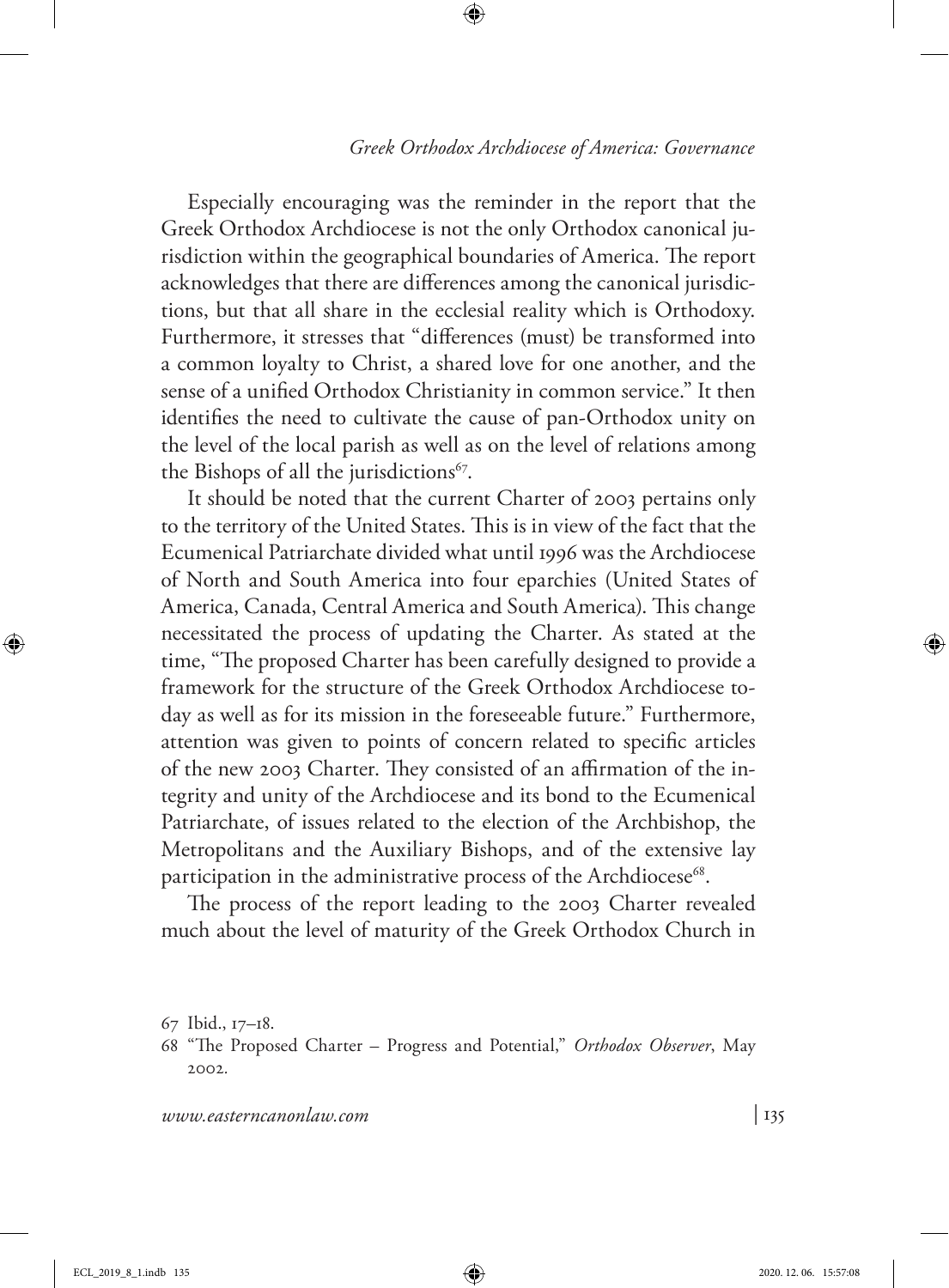America. The new Charter's ultimate purpose was to strengthen the bond of unity between the Ecumenical Patriarchate and the Greek Orthodox Archdiocese of America. This led to an improved text which addressed issues not included in the 1977 Charter (Metropolitans, Auxiliary Bishops, Monasteries, etc.). In addition, it opened the way for the revision of the all-important Regulations of the Archdiocese. These Regulations relate to the work of the Eparchial Synod, the role of Clergy-Laity Congresses, and the function of Councils, Assemblies, and Parishes of the Archdiocese. Finally, the text of the new Charter upholds the necessity of having both clergy and laity administer the Archdiocese. As a result, it seeks to enhance the relationships and synergy between clergy and laity in a common focus on the mission of the Church in the new millennium<sup>69</sup>.

## *5.3. Concluding Remarks*

The observations and concerns reflecting the general sentiments which led to the revision of the previous Charter of 1977 are an indication of the Church's flexibility when necessary. This same flexibility is reflected in the introductory words to the current Charter of 2003 by Ecumenical Patriarch Bartholomew: "The Mother Church has chosen and adopted from the suggested proposals (for changes in the Charter) the ones that contain in themselves a prudent, reasonable and gradual transformation of current provisions. A primary aim in this task was offering the possibility to the whole body of the Archdiocese of an orderly ascent to new provisions, so that when the proper time comes and adjustment to the new conditions is successfully achieved, the Mother Church will proceed to offer other possible changes, if the conditions at that time show that such changes are useful for a desirable further development and progress in Christ of the Holy Archdiocese of America<sup>70</sup>."

69 Ibid. 70 Patriarchal Letter, *Charter* (ftn. 59).